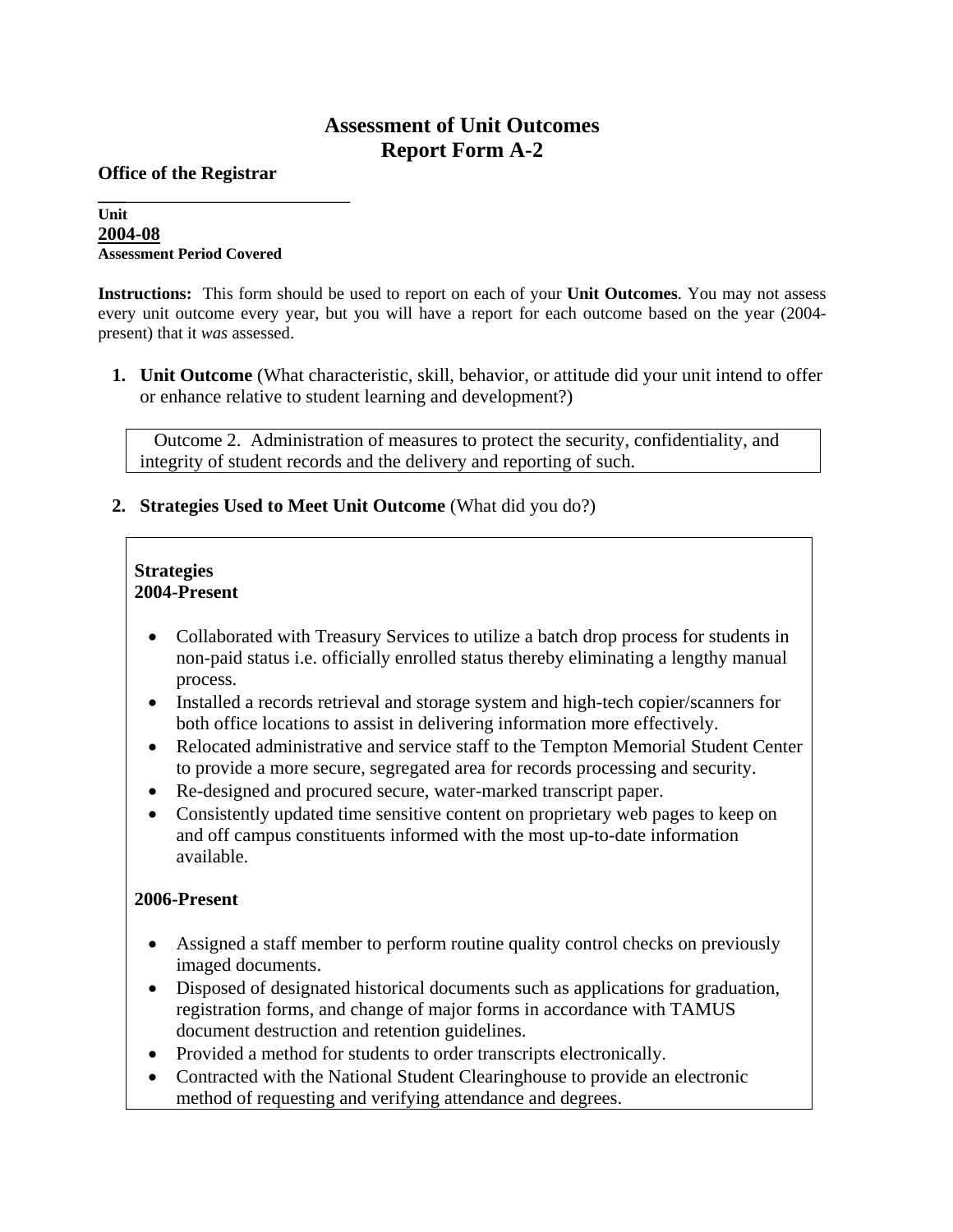**3a. First Measure or Means of Assessment for Outcome above and Criteria for Success** (Satisfaction Surveys, mock interviews, activity evaluations, focus group product, Afterthe-Trip Impact Statement, Internal and/or External Audit, Project Participation rates, Percentage increases, Attendance, Completion rates, etc.). Briefly explain the means or measure and how you determined achievement.

Conducted routine meetings with staff to determine needs based on repeated concerns and requests from constituents. Student Conference Requests forms and telephone logs were also used to identify and capture recurring issues or problems. Those issues would then be addressed accordingly.

### **3b. Results/ Findings.** (How did you do?)

Problems and concerns brought to our attention by astute staff and/or constituents were addressed as quickly as possible within the framework of our assets to resolve the issue.

### **3c. Use of Results to Improve Unit Services** (How did you use the findings?)

Findings were used to refine processes in keeping with established best practice guidelines for records maintenance and handling.

**4. Documentation** (Where is the evidence located? (e.g. Vice President's Office, Office of the Associate Provost, Director's Office, Assessment Coordinator's Office, etc.?)

Meeting notes, Student Conference Request Forms and telephone log books are located in the Office of the Registrar in Room 301 of the Willie A. Tempton Memorial Student Center.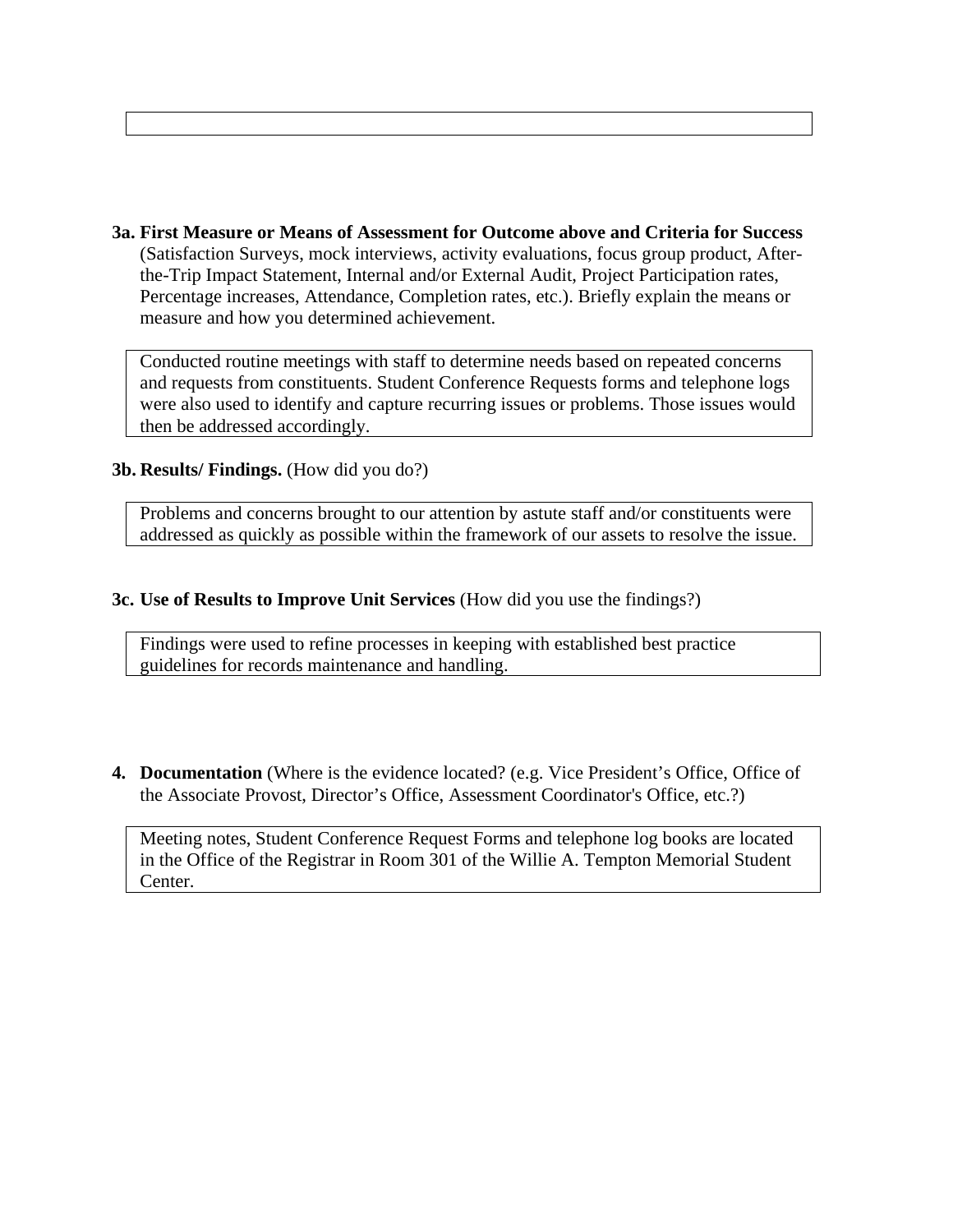# **Assessment of Unit Outcomes Report Form A-2**

**Office of the Registrar** 

#### **\_\_\_**\_\_\_\_\_\_\_\_\_\_\_\_\_\_\_\_\_\_\_\_\_\_\_\_ **Unit 2004-08 Assessment Period Covered**

**Instructions:** This form should be used to report on each of your **Unit Outcomes**. You may not assess every unit outcome every year, but you will have a report for each outcome based on the year (2004 present) that it *was* assessed.

**1. Unit Outcome** (What characteristic, skill, behavior, or attitude did your unit intend to offer or enhance relative to student learning and development?)

 Outcome 1. Organization and administration of policies and procedures which assist us in providing excellent customer service to our constituents while upholding best policy practices in accordance with the university's mission.

**2. Strategies Used to Meet Unit Outcome** (What did you do?)

Background: The audit revealed 20 of the 30 or 67% of files reviewed had graduation process pertinent documents completed after established deadlines. One student file contained multiple late documents. Although audit shows that efforts were made by the Office of the Registrar to collect these documents in accordance with established deadlines, university departments and colleges did not complete initial graduation audits by the established deadlines. 64% of the initial graduation audits were submitted after the deadline. The initial audit is used to determine the status of graduation applicants and if requirements are met to participate in the commencement ceremony.

## **Strategies 2004-2006**

- Registrar's Office moved up timeline of required tasks and actions in order to deploy the system (status letters and name calling cards) earlier which notifies candidates of their graduation status.
- Filled vacant Assistant registrar position which coordinates and ensures uniform application and graduation processes.
- Purchased administrative software which enabled the Office of the Registrar to produce diplomas in a timely manner.

## **2006-Present**

• Continued communication regarding deadlines via e-mail to the deans and department heads.